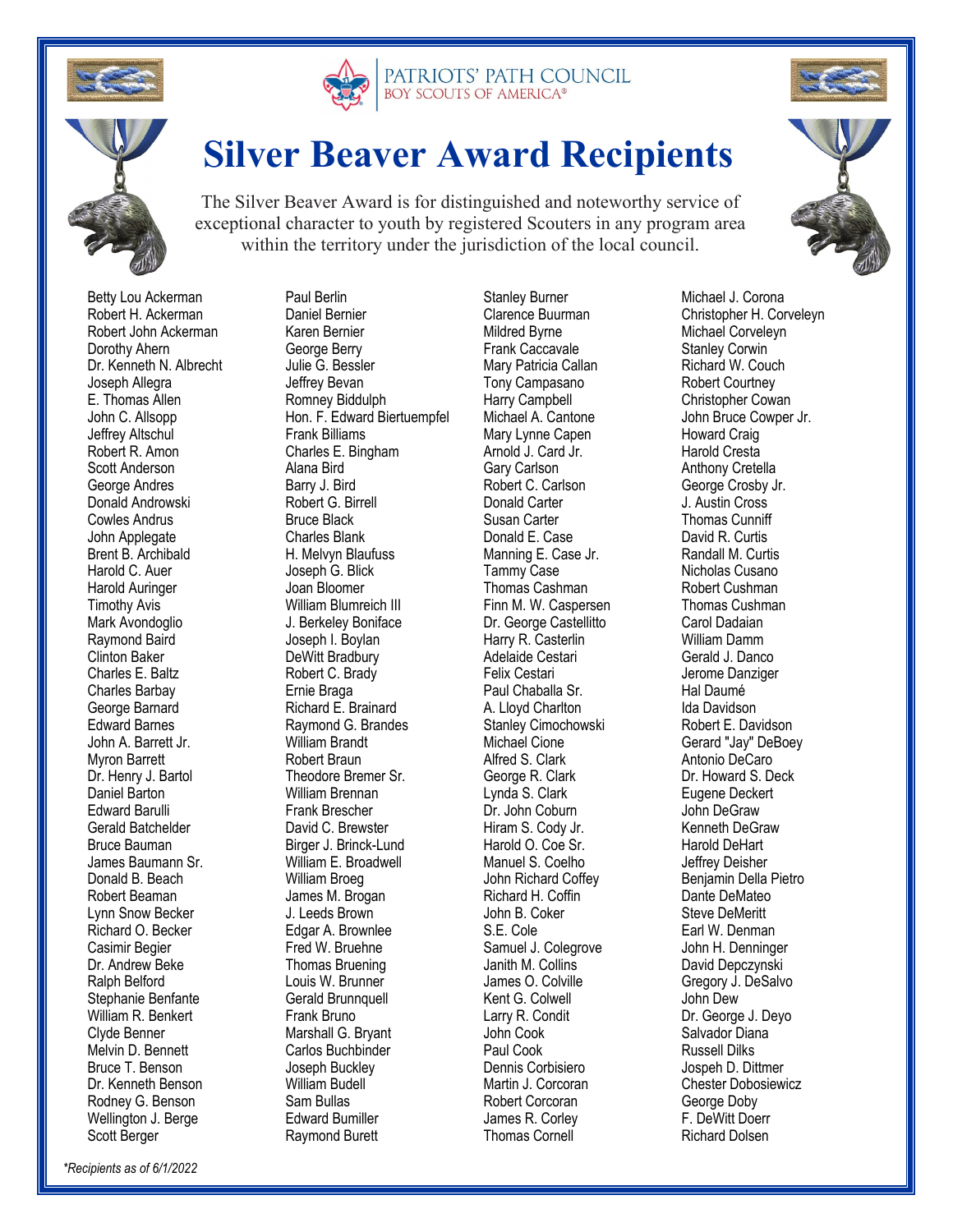Walter R. Donofrio Dr. Delmer J. Dooley Frank S. Dorland Holmes T. Douglas Walter Douglas Wenzel Dousa Jr. Elizabeth Draper Harlon W. Drew David DuBois Douglas M. DuBois J. Howard Duff H.A.R. Dutton Glenn Dziedzic Douglas Dzwonczyk Ray Eastman Dr. Elmer C. Easton Harold A. Eaton George Ebel James H. Ebel Alan Ebersole Dr. John C. Eck Frank Ederer James G. Edmonds Edward C. Edsall Frederick A. Egner James D. Elleman Cornelius Elsasser Thomas C. Ely Donna Emanuelli Fred "Skip" Emanuelli H.O. Engelfried William Engle George A. English Jr. John Eppensteiner Frank Epps Jr. Mitchell D. Erickson Carl A. Ericson Scott Evans Gail Fairchild Robert Fairchild Robert Fales Gordon Faulkner Jeanette Felch Shelby G. Fell Donald L. Ferguson Robert Filbey Melvin R. Fincke Robert Findlay Gustave Fischer George C. Fisher S.D. "Lon" Fisher Frederick Fitz-Randolph Jack Floyd Sr. Robert Fodor Carl Foerster Patrick W. Foley Ann Kelly Formichella Norman J. Fowler Martin Foy Jr. George Frank S.L. Fredericks Sheldon Freidenreich

 Charles Fritz Robert A. Fromtling, Sr. Steven M. Fulda Douglas Gabel Diane Gagliardi John P. Gale W. Scott Gallaway Eileen Galley Marvin Ganek Val Gasser Leo Geisler Rudy Geiss William George Herbert Gerber Arthur Gerlich Robert Germinder Lawrence H. Gersten Albert M. Gessler Gary Giampino Ernest Giglio Robert W. Ginsburg John Glockner Gayleann Goedeke Richard Gola Anker P. Goldman David C. Gordon Howard Gordon Alan Gotliffe Karen Gough Albert R. Green Albert Grobe Karl Grogaard Robert Grohol James L. Groiss Alan H. Grossman Stanley Grossman Edward Groth Richard Gruman Paul Grzywacz Frank H. Gundaker Matin Habel John J. Haddon Walter Hagelin Paul Hahn Jeffrey Haines Dr. Lloyd M. Hall Jr. William D. Hall Barry W. Halloran Sr. Phillip F. Halpin Herbert A. Halsey Roy K. Hamler Wayne A. Hampton Edward Hance Thomas J. Handley Jon Hanna Harry A. Hansen Jr. Robert Hanson Mary R. Harbinsky Roland C. Hardenburg Gerald S. Harris Dr. D. Michael Hart James T. Hart III

 Walter Hartig Robert H. Harvey Gerald Harvin Elwood Haskell Edward J. Hatfield Richard D. Hatfield John J. Hathaway Thomas J. Haughton John Hay William Hazell Wilbert C. Healy Otis J. Hearn Richard L. Hearne Raymond P. Heath Robert Heidel Andrea Hein Robert F. Heisinger C.J. Hellen Allen W. Hellwege Robert Helmer Sr. Edmund H. Henckel Francis Hennion John Hennion John Henson Charles C. Herbert William F. Higbie Barbara Highfill Richard Hinderliter Ernest Hirsch Daniel Hoberman Charles Hoeckele Charles W. Hoffman Joseph B. Hoffmier Randall D. Holden Harry Holder Jr. Hon. Albert H. Holland C. Kenneth Holland William P. Holt George Honeyman A. Camp Hopkins Jr. Robert Hopkins Sara Howard Thomas F. Howard Kenneth F. Howell William C. Howell William L. Howell Henry R. Hubbard William G. Huber George Hufnail Joseph Hughes William Hulik Jeffrey D. Huppert William H. Hurd Jr. Murry Hurwitz Milan Huska Raymond Hyers Carl Ingelholm Roy D. Irving Richard Ivory Kenneth Jacobsen Roy Jacobus Patricia Ann Jacques

 E. Roth Janes Charles P. Jefferds Russell Jenkins Edward Jeuther Mark Johns George Johnson Lawrence E. Johnson Jr. Louis H. Johnson Jr. Elbert B. Johnston Joseph Johnston Williard E. Johnston Sr. Archer Jones Harry L. Jones Jo-Anne Jones Russell A. Jones Jr. Samuel B. Jones Sheldon O. Jones Winfield Jones Rick Jurgens Curtis Kamichoff Martha Kamichoff Scott Kampe John E. Kane Lorraine Kardos Vincent Kaselis Joseph M. Kaspareck Jacob Katzgrau Margaret Katzgrau Daniel Kaufman Isidore Kaufman Thomas Keays James Kellers Jim Kelly Dennis M. Kennedy Gerald J. Kennedy Jr. John W. Kennedy Robert J. Kennedy Eleanore Kenny Alfred W. Kent Robert W. Kent Randy Kiefer John M. Kimack Walter Kinsley William Kirk John Kirkpatrick MacLean Kirkwood John Kish George Kisselman Robert Kizer Arnold Klein Edward M. Klug Jeffrey Knapp Joseph W. Knapp Jr. Walter C. Knapp Joseph P. Knipper John Koneski Francis Kopecky Raymond Koperwhats George E. Kopf Andrew W. Korenyi John Korunow John Koslowski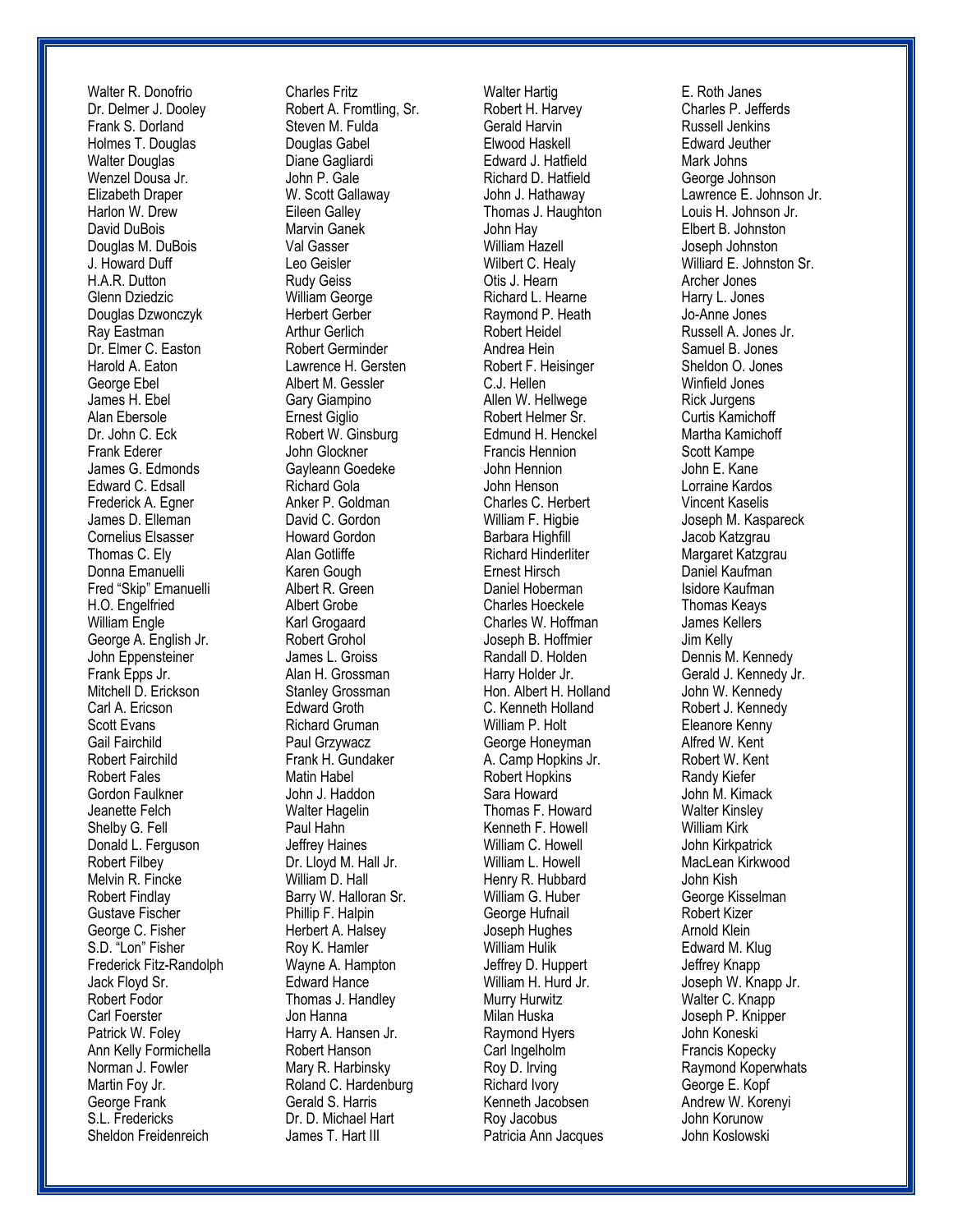George R. Kosta Sr. James J. Kowalak Jack Krapf J. Frank Krause Daniel Kreider Martin Krieck Richard H. Krieg Stanley Krieger Edward H. Kropp Joseph C. Kuhn Robert Kull Richard Kurland F. Clayton Kynes James Lamberti Richard A. Langballe Charles B. Larcom Jr. Kenneth L. Lareau MaryRuth Lareau Anthony LaRosa Duncan M. Lasher Grant Lavery W. Everett Lawrence Vernon Laws Lorrie Lazar John M. Leavens Robert R. Lebo Patrick Lee Joseph L. Leegan Stuart Lefkowitz Theodore J. Legacki George Leistensnider William Levens Joel L. Levin Eli Levine Harry A. Levine Elton R. Lewis Jacob T. Lewis Howard Liebmann Richard D. Ligertwood Daniel Lime Sr. Daniel Lime II Bruce Linger Matthew Linkel Frank Linkowsky Abe S. Lipkin Kenneth N. Lipstein Spencer Logan Charles Lomerson William Longstreet Anthony A. Lorenc Hon. John Losey William J. Lott Joseph A. Lowande Raymond A. Lowry Steven Lucash Louis E. Lwowski Richard Mabey Kenneth W. MacAlpine David MacDonald Allan L. MacDonald Marion Mackie Walter H. MacMillan

 Bernard J. Macones Jr. Patrick Madden James Maguire John Mahon Frank Maples Michael Marcin David H. Marihugh Jr. Daniel E.S. Marinaro Paula T. Markert Barbara J. Martin Eugene L. Martin John Martin Les M. Martin Jr. Luther Martin III Shelton E. Martin Vincent Maslyn Rev. Robert T. Mason William Mason Ronald Maugeri Sherman O. Maxwell A.R. Mayo Donald McArthur Rebecca McCabe Scott McCabe Steven McCabe Thomas A. McCabe Robert A. McCallister Donald McCann James McClary Joan McClellan Lee James McClellan Albert E. McCormick C. Dana McCoy Martin McCrea Patrick McDonough Morris McFarland Harry B. McGough Jr. Robert G. McGough Thomas P. McGowan Jr. John McGrath David W. McIntyre Albert McLain William H. McManus John H. McMurray Edward McNair Letitia M. Mechler Barbara Mellen Bruce W. Mellen Emil J. Meny Charles R. Merrill H. Douglas Merrill Michael Merritt Dale Mertz Dr. David P. Mest Al Metauro Dr. Frederick H. Midlige Jr. Peter C. Migliorini Robert M. Mikulyak Jeffrey M. Milanaik Clarence L. Millard Don O. Miller Norma Miller

 Robert Miller Thomas D. Miller Stephen Minett Samuel F. Minetti Jamie Miquel John T. Mitchell Edwin Modugno Walter Moeller Arthur Molitar Thomas Mollitor Walter G. Momm Patrick Monahan Leo Montamat Bruce Monticello Frank A. Montini Robert Monto H. McVay Moore Robert M. Moore James M. Moran Maurice J. Moran Harry Morgan John Morris Harold Morse Eduard Mostert Peter Mullaney Joseph C. Mulligan Kathleen Mulligan Richard A. Mullin Fred Mundhenk Alistair Munro Lothar Munz Howard J. Murphy Jr. Michael L. Murray Barbara T. Muth F.H. Nagel John T. Neal Jr. Al Nelson John R. Nelson Robert Nelson Howard Neu R. Forester Newick Hugh D. Newman Jr. Eloise Newton H.D. Nichols James S. Nicol B. H. Nordstrom Chester Norris Harold Norrish G. Robert Northrup Al Noviello Joseph Nycz Jeremiah O'Neil Harold E. O'Neill John F. O'Sullivan Robert Oberschmidt Geno Oliveri Richard H. Olmsted Richard T. Olmsted Richard Olson John Ordemann Dr. Paul Ortenzio James H. Osborne

 D. Craig Oscarson Frank Ott Charles A. Otto Jr. Herbert R. Otto Jr. Norman Pack Earl Paffrath Thomas E. Page Bernie Palitz Langdon Palmer Lawrence Palmer Thomas M. Pappas Angelo Parenti Col. Lyman L. Parks Willy Parolari Donald Parry Calvin Patterson Robert B. Paull Arthur E. Peach Jr. Arthur E. Peach Sr. Joshua Peckerman James D. Peeney Ernest Peffer Dennis Pegg Thomas Pepe Kathleen M. Perna Fred Perrine A.T.C. Peters Christian Petersen Arne R. Peterson George G. Petti L.D. Pettingill Henry Pfeifer Henry Phelps John M. Phelps Wes Philo Dorothy Piche Ronald A. Pierson Joseph Pilkington Alfred F. Pilon Michael D. Poling Carter P. Porter Earl M. Post Sr. Dr. Edward C. Preston Eugene Preston Richard A. Preuss L. Wayne Probst Robert E. Puder Michael W. Pursell David Raffaele Temple Ratcliffe Daniel E. Rauch Leo Redmond Deborah Reidmiller Robert Reidmiller George W. Reinhard Kathleen M. Reinhard George Repsher Arthur V. Richards Stetson D. Richmond Albertus E. Rickborn Alfred Riker Jr. Carole Ring